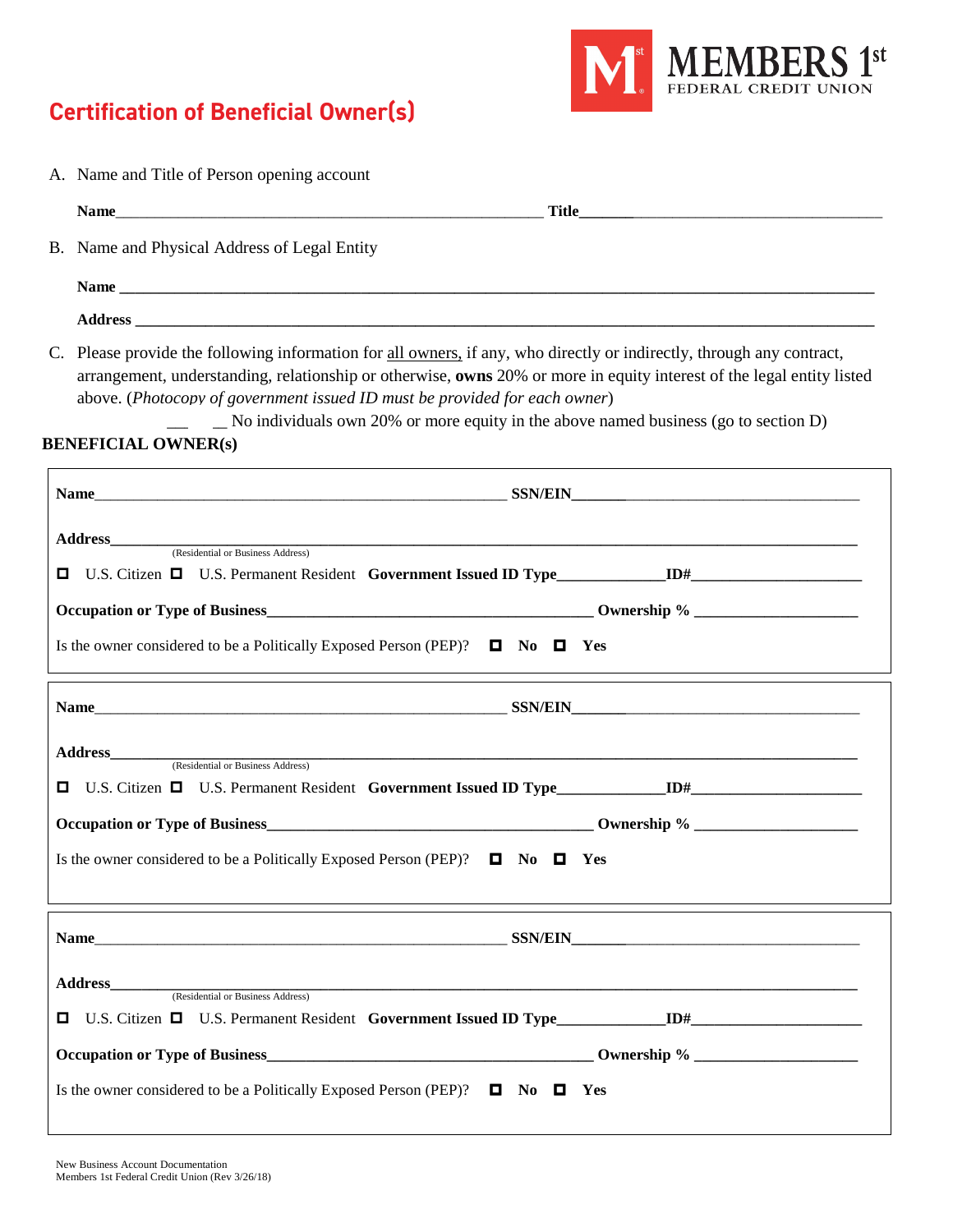| Name                                                                                   | SSN/EIN |  |  |  |
|----------------------------------------------------------------------------------------|---------|--|--|--|
|                                                                                        |         |  |  |  |
|                                                                                        |         |  |  |  |
| Is the owner considered to be a Politically Exposed Person (PEP)? $\Box$ No $\Box$ Yes |         |  |  |  |
|                                                                                        |         |  |  |  |
|                                                                                        |         |  |  |  |
| (Residential or Business Address)                                                      |         |  |  |  |
|                                                                                        |         |  |  |  |
|                                                                                        |         |  |  |  |

\*if one or more of the above named Beneficial Owners is a legal entity another Certification of Beneficial Owner(s) form must be completed on each legal entity.

- D. Please provide the following information for one individual with **significant responsibility to control, manage, or direct** the legal entity. (*photocopy of government issued ID must be provided*)
	- o An executive officer or senior manager (e.g. CEO, CFO, COO, Managing Member, General Partner, President, Vice President or Treasurer).
	- o Any other individual who regularly performs similar functions.

#### **Control**

| <b>Name</b>                                                                                                                                                     |                                                                                                     | Social Security No. |  |
|-----------------------------------------------------------------------------------------------------------------------------------------------------------------|-----------------------------------------------------------------------------------------------------|---------------------|--|
| <b>Address</b><br><u> 1980 - Jan Barnett, fransk konge en forsk politiker og det forskellige og det forskellige og det forskellige</u><br>(Residential Address) | □ U.S. Citizen □ U.S. Permanent Resident Government Issued ID Type_________________________________ |                     |  |
|                                                                                                                                                                 |                                                                                                     |                     |  |
|                                                                                                                                                                 | Is the control considered to be a Politically Exposed Person (PEP)? $\Box$ No $\Box$ Yes            |                     |  |

*Member 1st will ask for the legal entity to disclose all other owner(s) name and occupation on the Business Account Profile Form.*

I, the contract of natural person opening account), hereby certify, to the best of my knowledge, that the information provided is complete and correct. I also agree that I or an authorized representative of the Legal Entity will notify the financial institution of any change in such information.

| r.<br>Signature: | .<br>---<br>- |
|------------------|---------------|
|------------------|---------------|